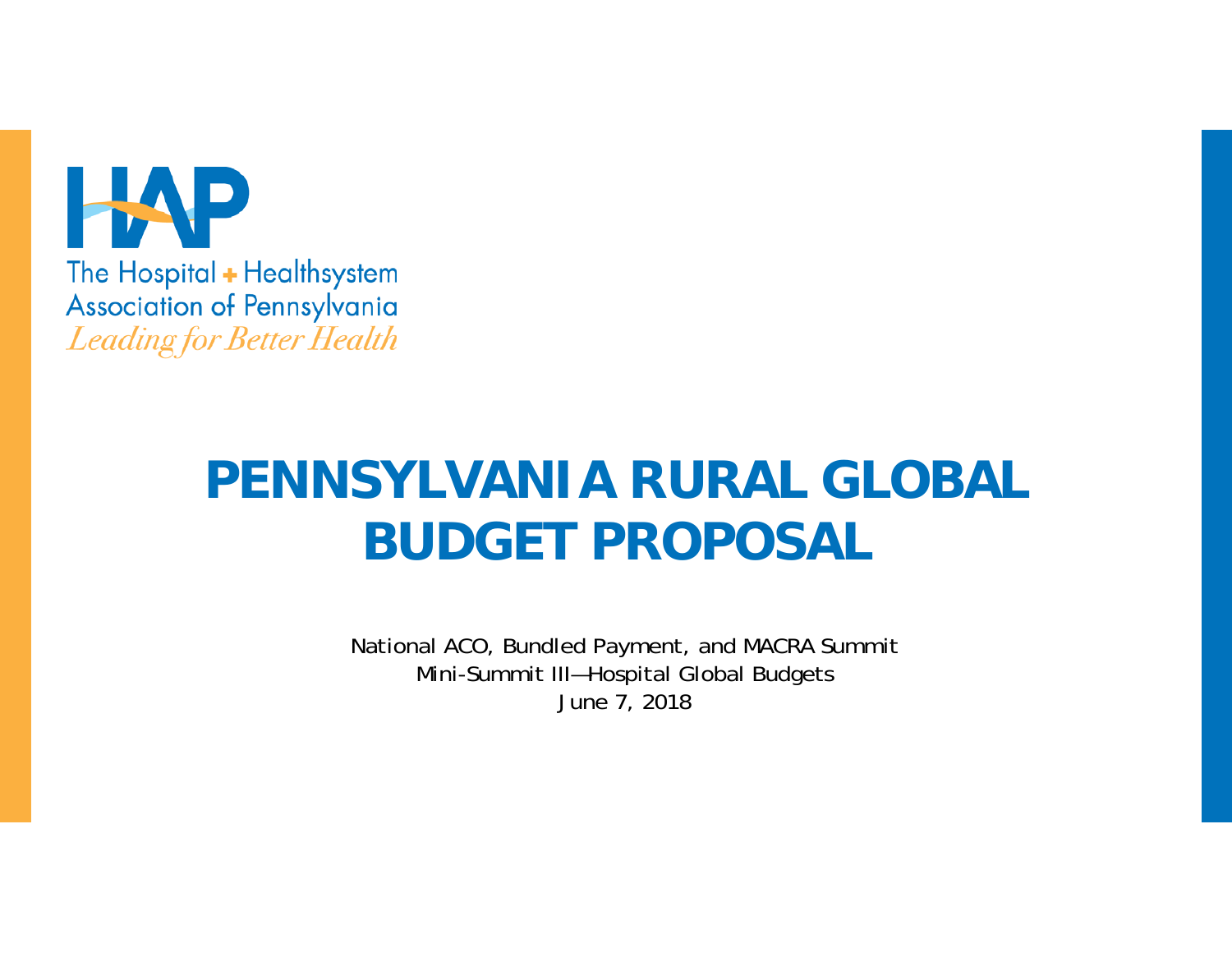### **PENNSYLVANIA RURAL COMMUNITIES AND HOSPITALS**



Pennsylvania's **42 Rural Hospitals** 





#### **At Risk: Crucial Services**

Pennsylvania's rural hospitals:

- Care for 3.4 million Pennsylvanians-about ٠ one in four people
- Act as hubs for both health- and community-٠ related services
- Allow patients to manage their care close to home ٠ rather than traveling long distances

#### At Risk: Community-Sustaining Jobs and Economic Stimulus

Pennsylvania's rural hospitals:

- Contribute \$6.1 billion dollars each year to Pennsylvania's economy (\$2.7 billion in direct spending and \$3.4 billion in indirect spending)
- Support more than 43,760 jobs (about 20,000 in direct employment and more than 23,700 in indirect employment generated by economic stimulus

#### **Stability and Sustainability ARE IN JEOPARDY**

During fiscal year 2016:

- More than half of Pennsylvania's rural hospitals had negative total margins
- More than 80 percent had total margins below the 4-to-6 percent needed for long-term sustainability. including investments in technology, workforce, and services

#### PA Rural Hospitals by Total Margin-2016



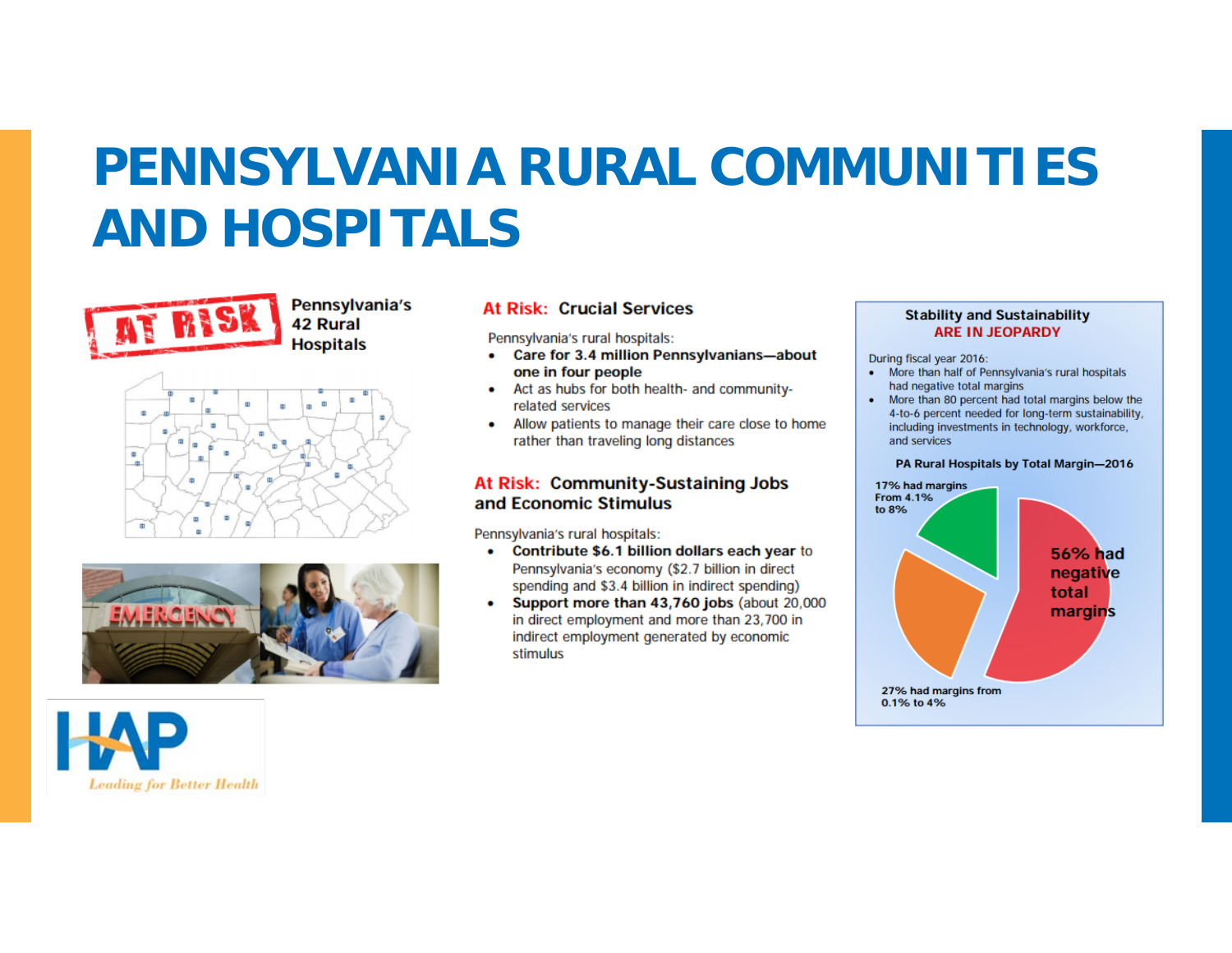### **Introduction of a Rural Global Budget Pilot**

- $\blacktriangleright$  In January 2017, Governor Tom Wolf, former Department of Health (DOH) Secretary Karen Murphy, and the Center for Medicare & Medicaid Innovation's (CMMI) Dr. Steve Cha, announced federal approval to launch a new, voluntary payment pilot for rural hospitals in the state of Pennsylvania.
- $\blacktriangleright$  This new, multi-payer global budget initiative is a payment model in which hospitals are provided a fixed amount of funding for a fixed period of time to improve the health of Pennsylvania's rural communities, rather than fee-for-service rates for individual services or cases.
- ¾ The secretary indicated that the pilot would start January 1, 2018 with six participants, expanding to at least 30 hospitals during the next five years. The state will receive federal funding in the amount of \$25 million during the next five years to assist in creating a Rural Health Redesign Center that will offer technical assistance to participants in the model.



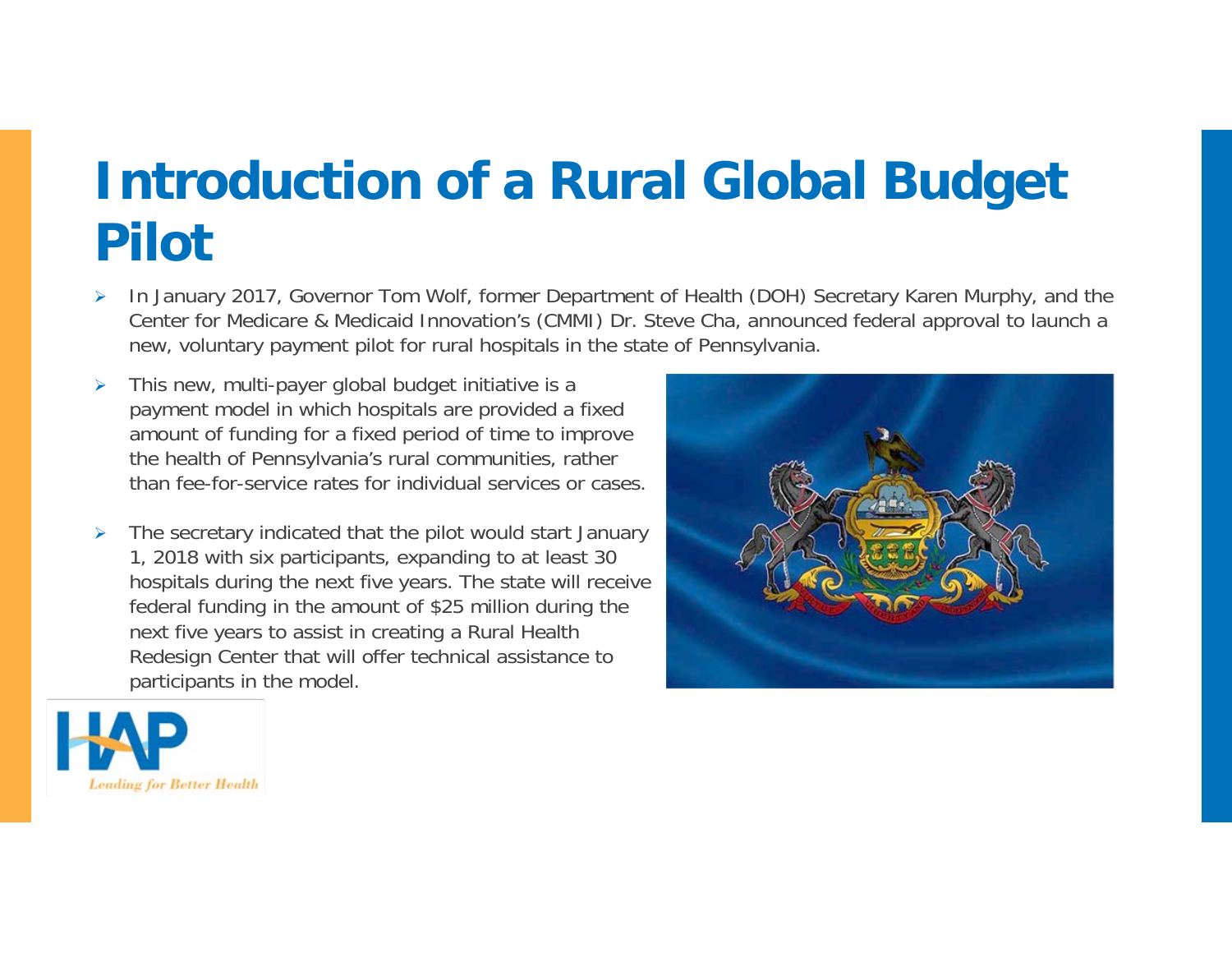#### **Pennsylvania v. Maryland**



Lacking the foundation of statewide hospital rate setting, the PA model's most significant challenge is alignment of various stakeholders

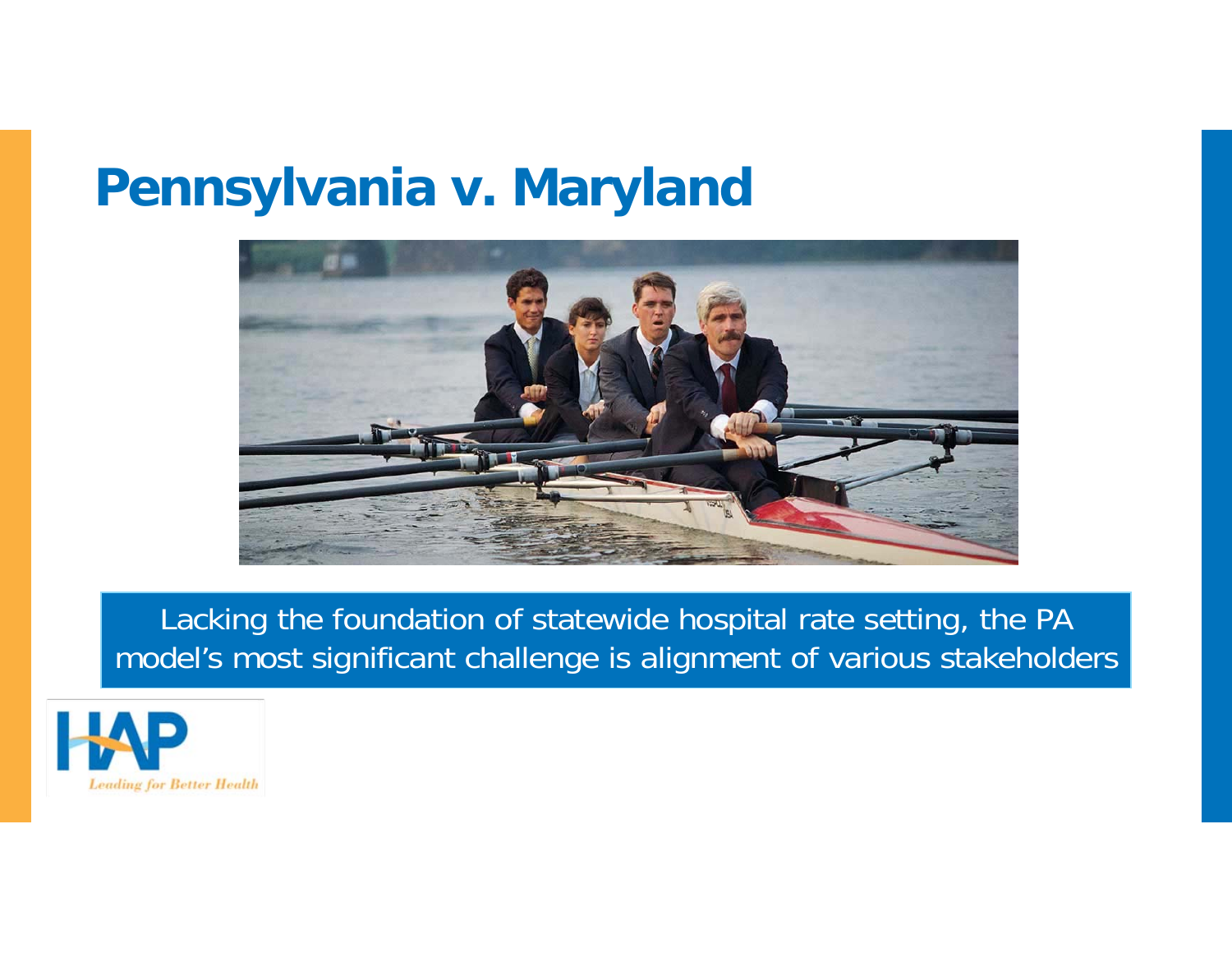## **Rural Global Budget Pilot—Anticipated timeline of model rollout**



Note: Target of 30 hospitals, but may accept more.

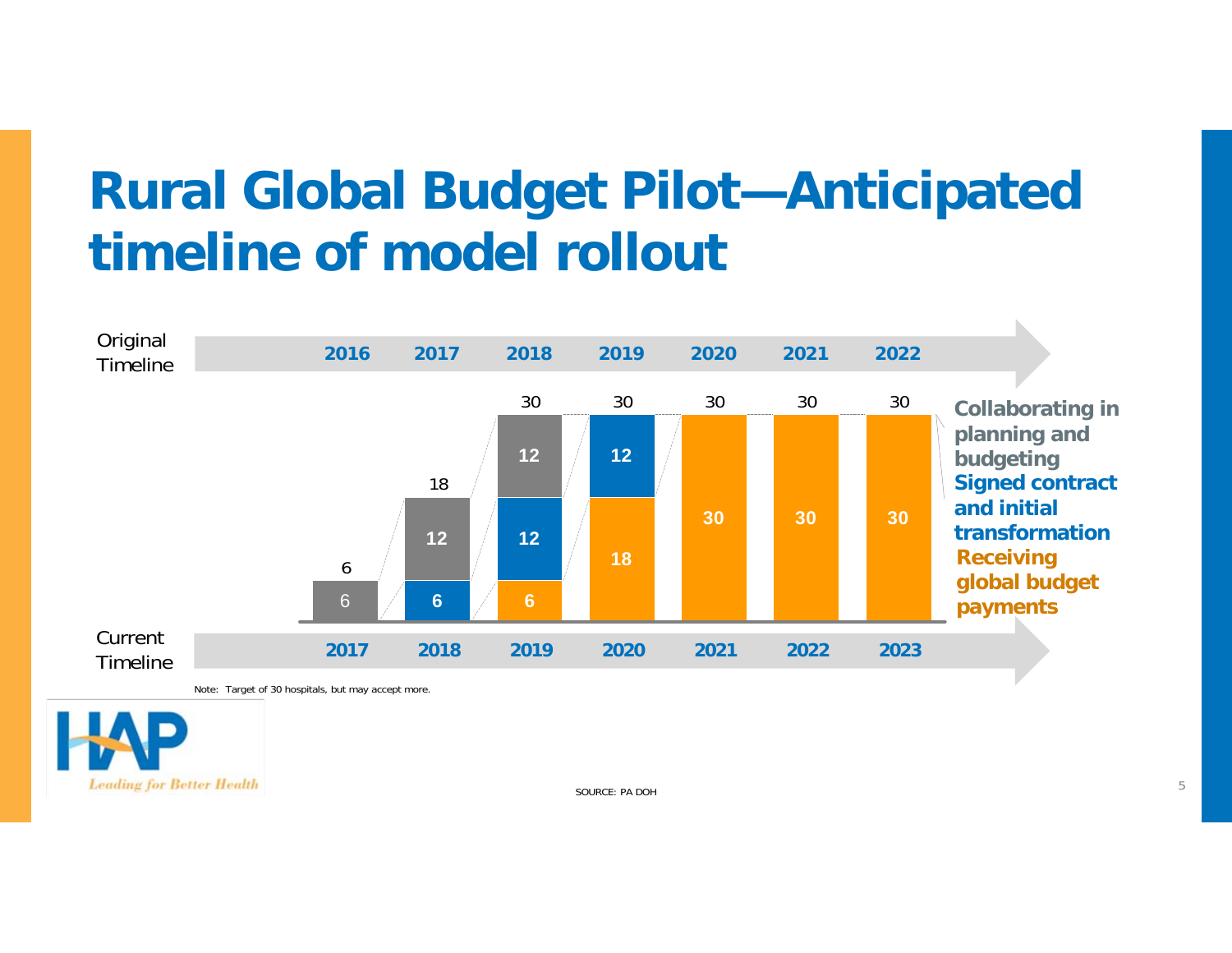# **Hospitals Throwing their Hats in the Ring?**





Hospitals that are facing challenging financial performance



The state is currently working extensively with eight hospitals on budgets and transformation plans and has begun efforts with additional hospitals for the second wave of the pilot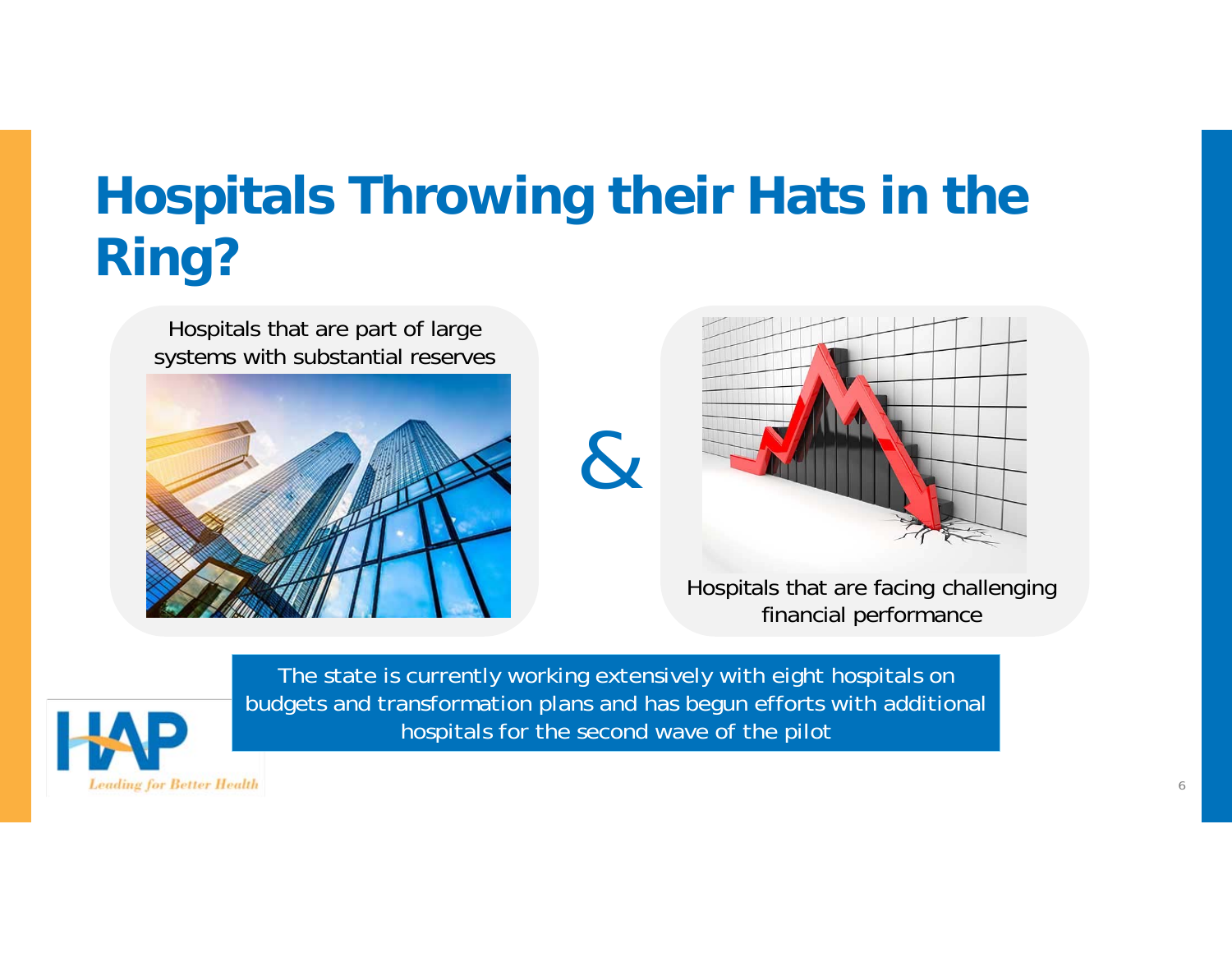# **Potential Challenges/Questions**

- ¾ Limited ability to reduce costs for small hospitals with high fixed costs, even with transformation
- ¾ Concern that project will not receive ongoing support of PA General Assembly
- ¾ Uncertainty of ongoing federal support for project
- $\blacktriangleright$  Base revenue for budget set on prior history (particularly problematic for hospitals operating at a deficit)
- ¾ Uncertain future of program if DOH fails to meet CMMI requirements (e.g. number of participating hospitals, payer penetration)
- $\blacktriangleright$ Loss of hospital operational control
- ¾ Uncertain infrastructure/start-up funding